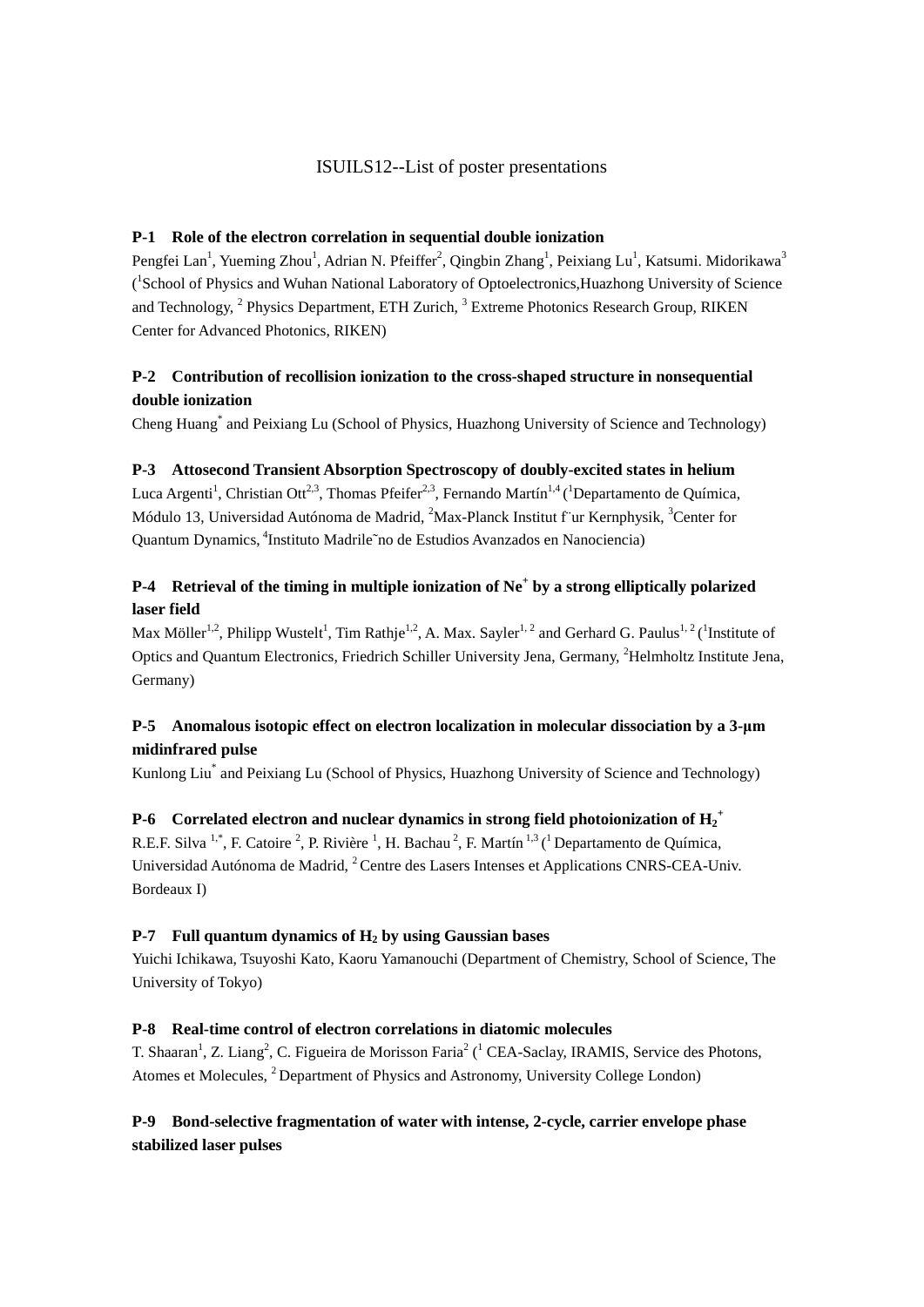K. Dota,  $\frac{1}{2}$ , 2 J. A. Dharmadhikari, <sup>2</sup> A. K. Dharmadhikari1, and D. Mathur,  $\frac{1}{2}$ ,  $\frac{2}{3}$  ( $\frac{1}{1}$ Tata Institute of Fundamental Research, 2 Department of Atomic and Molecular Physics)

## **P-10 Pump-probe coincidence momentum imaging of fragmentation of methanol induced by few-cycle intense laser pulses**

Toshiaki Ando, Shun Miura, Akihiro Shimamoto, Atsushi Iwasaki, Kazuki Ootaka, Huailiang Xu, Kaoru Yamanouchi (School of Science, The University of Tokyo)

## **P-11 Table top imaging of proton migration: Isomerization of acetylene cation as an example of ionization from HOMO-1**

H. Ibrahim<sup>1</sup>, B. Wales<sup>2</sup>, S. Beaulieu<sup>1</sup>, N. Thiré<sup>1</sup>, B. E. Schmidt<sup>1</sup>, E.Bisson<sup>1</sup>, J. Sanderson<sup>2</sup>, M. Schuurman<sup>3</sup> and F. Légaré<sup>1</sup> (<sup>1</sup>Institut National de la Recherche Scientifique, Centre ÉMT, <sup>2</sup>Department of Physics and Astronomy, University of Waterloo, <sup>3</sup>National Research Council Canada)

## **P-12 Phase dependent dissociative-ionization processes of CO2 by phase-shaped complex pulses\***

J. Lee, G.Y. Chen, H. U. Jang, and W. T. Hill, III (Dept. of Physics, IPST and JQI University of Maryland)

### **P-13 Observation of femtosecond laser-assisted electron diffraction of CCl4**

Yuya Morimoto, Reika Kanya, and Kaoru Yamanouchi (Department of Chemistry, School of Science, The University of Tokyo)

### **P-14 DNA damage induced by intense 1350 nm and 2200 nm laser pulses**

A. K. Dharmadhikari<sup>1,\*</sup>, H. Bharambe<sup>2</sup>, J. A. Dharmadhikari<sup>3</sup>, J. S. D'Souza<sup>2</sup>, and D. Mathur<sup>1,3</sup> (<sup>1</sup> Tata Institute of Fundamental Research,<sup>2</sup> UM-DAE Centre for Excellence in Basic Sciences,<sup>3</sup> Department of Atomic and Molecular Physics)

#### **P-15 HOKE, or no HOKE?**

Arpita Nath, <sup>1</sup> Jayashree A Dharmadhikari, <sup>2</sup> Aditya K Dharmadhikari, <sup>1,\*</sup> and Deepak Mathur<sup>1, 2</sup> (<sup>1</sup>Tata Institute of Fundamental Research, <sup>2</sup> Department of Atomic and Molecular Physics, Manipal University)

### **P-16 Second harmonic generation via intense laser interaction with clustered gas**

Rohit Kumar Mishra and Pallavi Jha (Department of Physics, Plasma Electrodynamics Group University of Lucknow)

**P-17 Ion acceleration based on the interaction between high power laser and cluster medium** Y. Fukuda<sup>1</sup>, R. Matsui<sup>2</sup>, N. Iwata<sup>2</sup>, and Y. Kishimoto<sup>1,2</sup> (<sup>1</sup> Kansai Photon Science Institute (KPSI), Japan Atomic Energy Agency (JAEA), <sup>2</sup> Graduate School of Energy Science, Kyoto University)

**P-18 Generation of terahertz fields by intense laser pulses propagating in magnetized plasma** Pallavi Jha, Nirmal Kumar Verma and Akanksha Saroch (Department of Physics, University of Lucknow)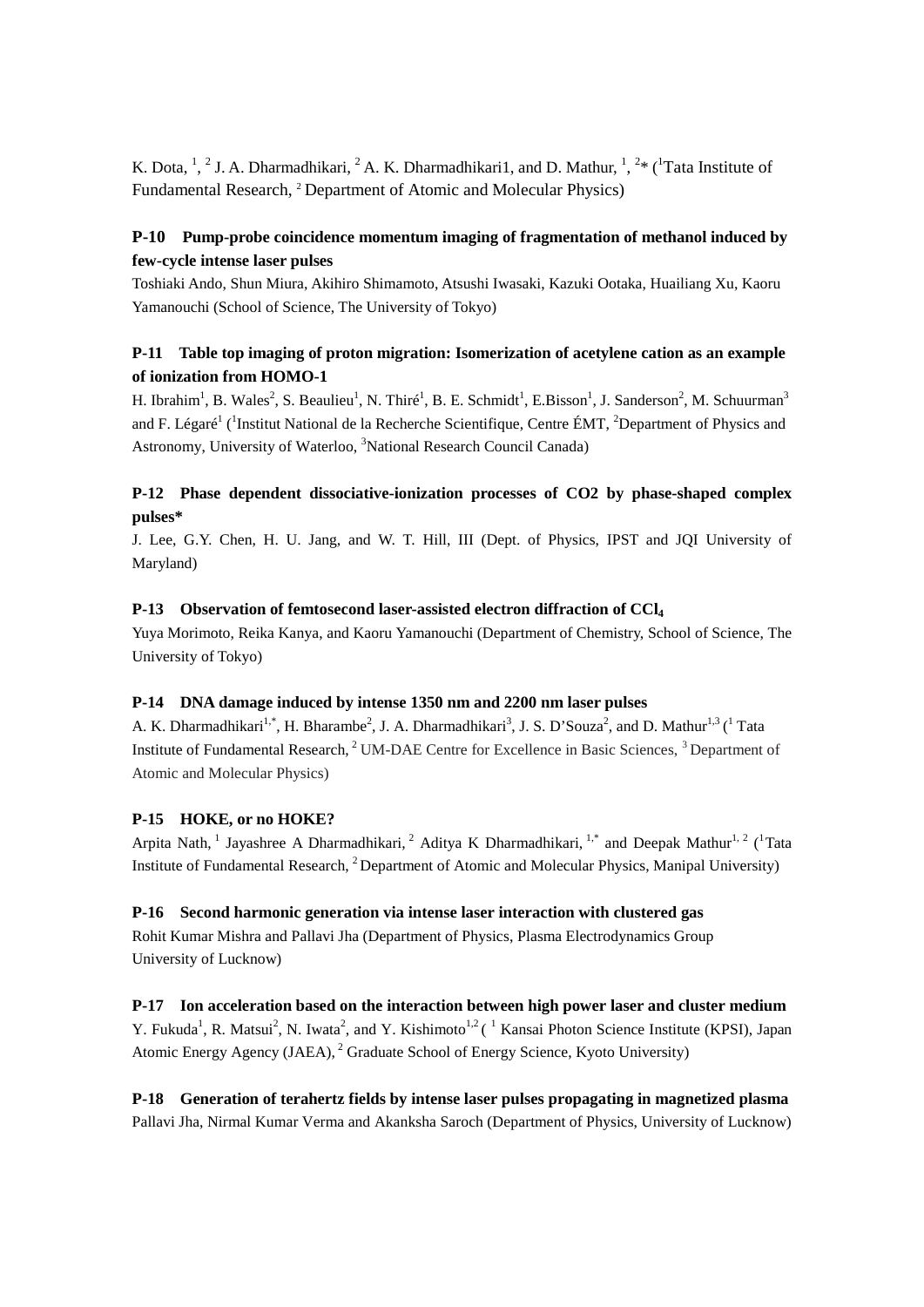### **P-19 Supercontinuum generation and materials modification using intense Bessel-like beams**

A. K. Dharmadhikari<sup>1,\*</sup>, K. Dota<sup>1,2</sup>, J. A. Dharmadhikari<sup>2</sup>, R. Bernard<sup>1</sup>, A. Bhatnagar<sup>3</sup>, and D. Mathur<sup>1,2</sup> (<sup>1</sup>Tata Institute of Fundamental Research, <sup>2</sup> Department of Atomic and Molecular Physics, Manipal University, <sup>3</sup>Photonics Division, SAMEER, IIT campus)

### **P-20 Grism compressor for compact, high energy CEP-stable laser systems**

F. Böhle<sup>1</sup>, A. Jullien<sup>1</sup>, A. Ricci<sup>1</sup>, N. Forget<sup>2</sup>, S. Grabrielle<sup>2</sup>, P. Tournois<sup>2</sup>, R. Lopez-Martens<sup>1</sup> (1) Laboratoire d'Optique Appliquée, ENSTA-ParisTech, France; (2) Fastlite

### **P-21 High frequency lasing device by HHG**

G. Castiglia<sup>1</sup>, P. P. Corso<sup>1</sup>, R. Daniele<sup>1</sup>, E. Fiordilino<sup>1</sup>, F. Morales<sup>2</sup> (<sup>1</sup> Dipartimento di Fisica e Chimica, Università di Palermo, <sup>2</sup> Dipartimento di Energia, Ingegneria dell'Informazione e Modelli Matematici, Università di Palermo)

## **P-22 Interference effects due to multiple rescatterings in high-order harmonic generation: towards the generation of zeptosecond waveforms**

C. Hernández-García<sup>1,2</sup>, J.A. Pérez-Hernández<sup>3</sup>, T. Popmintchev<sup>1</sup>, M.M. Murnane<sup>1</sup>, H.C. Kapteyn<sup>1</sup>, A. Jaron-Becker<sup>1</sup>, A. Becker<sup>1</sup>, and L. Plaja<sup>2</sup> (<sup>1</sup>JILA and Department of Physics, University of Colorado at Boulder, <sup>2</sup>Grupo de Investigación en Óptica Extrema, Universidad de Salamanca, <sup>3</sup>Centro de Láseres Pulsados (CLPU))

## **P-23 Observation of Cooper Minimum in High Harmonic Generation using two color laser fields**

Khuong Ba Dinh, Hoang Vu Le, Peter Hannaford and Lap Van Dao (ARC Centre of Excellence for Coherent X-Ray Science and Centre for Atom Optics and Ultrafast Spectroscopy, Swinburne University of Technology)

## **P-24 Highly monochromatic and tunable extreme ultraviolet emission from a single high-order harmonic based on multi-color laser fields**

Pengfei Wei<sup>1,2</sup>, Jing Miao<sup>1</sup>, Zhinan Zeng<sup>1</sup>, Ruxin Li<sup>1</sup>, and Zhizhan Xu<sup>1</sup> (<sup>1</sup> State Key Laboratory of High Field Laser Physics, Shanghai Institute of Optics and Fine Mechanics,

Chinese Academy of Sciences,  $2$  College of Physics & Electronic Information Engineering, Wenzhou University)

### **P-25 Nanometer optical coherence tomography using broadband extreme ultra violet light**

S. Fuchs<sup>1,2</sup>, C. Rödel<sup>1,2</sup>, M. Wünsche<sup>1,2</sup>, J. Biedermann<sup>1</sup>, U. Zastrau<sup>1</sup>, V. Hilbert<sup>1</sup>, E. Förster<sup>1</sup>, G. G. Paulus<sup>1,2</sup> (<sup>1</sup> Institute of Optics and Quantum Electronics, Friedrich Schiller University Jena, Germany,  $^{2}$ Helmholtz Institute Jena)

# **P-26 High-order harmonics generation and their characterization for soft X-ray microscopy**

Kana Yamada<sup>1</sup>, Atsushi Iwasaki<sup>1</sup>, Takahiro Sato<sup>1</sup>, Alana Ogata<sup>1,a</sup>, Takahiro Teramoto<sup>1,b</sup>, Tomoya Okino<sup>1,2</sup>, Makoto Kuwata-Gonokami<sup>3</sup>, Katsumi Midorikawa<sup>2</sup>, and Kaoru Yamanouchi<sup>1</sup> (<sup>1</sup>Department of Chemistry,